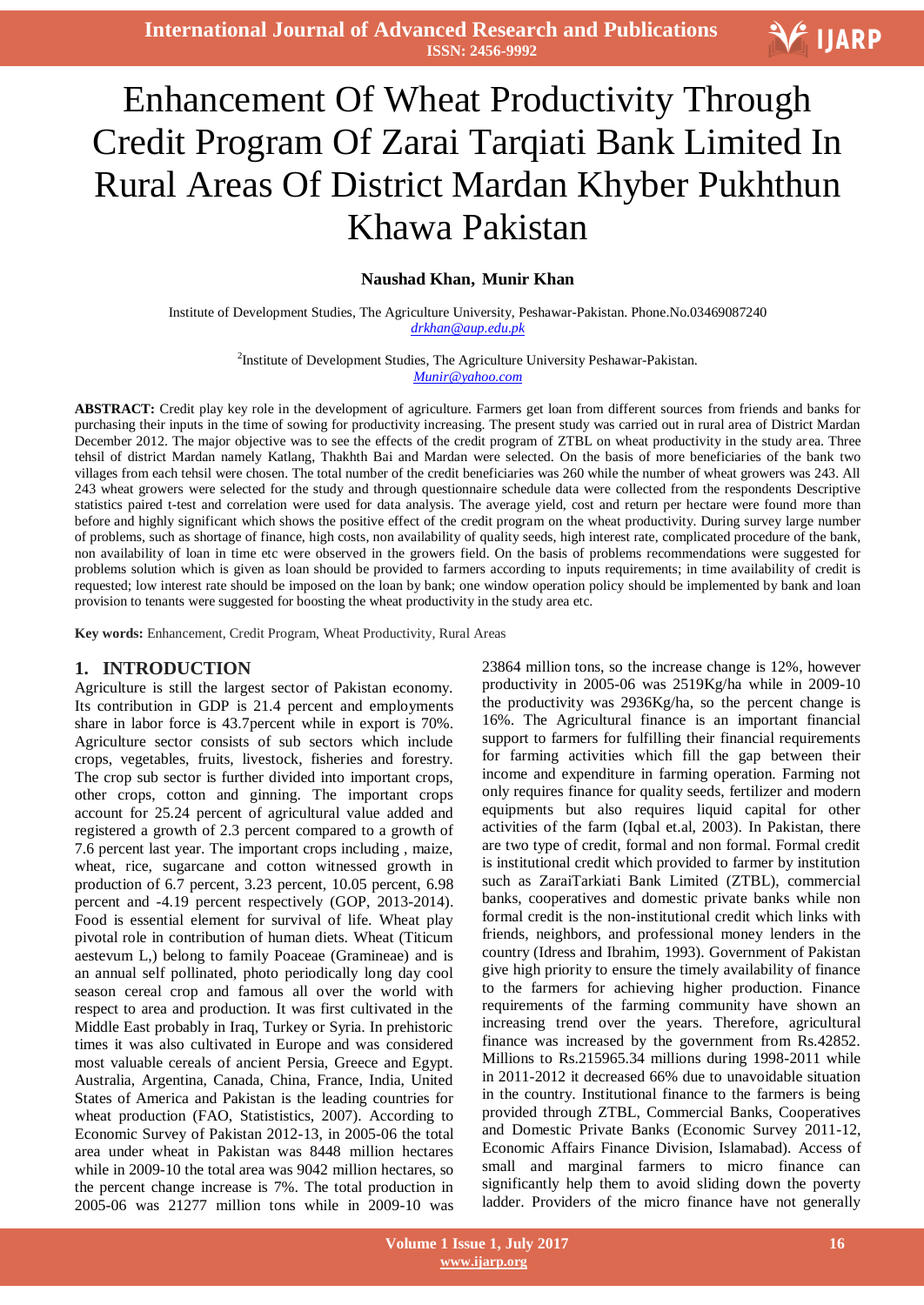addressed the credit need of the small and marginal farmers because of their priority of funding to the poor and some other problems which include (a) risk of investment in agriculture; (b) Seasonality of agricultural production; (c) Poor loan repayments, performance of agriculture lending; and (d) technical nature of an agriculture production system. As far the institutional finance is concerned, the small and landless farmers find it very difficult to avail it due to lack of availability of collateral and complex procedure to be followed. There is, therefore, a dire need to start a finance program to benefit the maximum number of poor communities without any complicated collateral system (Ahmad, 2007). In Pakistan number of initiatives in the recent past was started to provide financial assistance to farmers, to improve the farm productivity and socioeconomic condition of the farmers. One of these initiatives is the emergence of the micro- finance Khushali bank in the country. The study was conducted to examine the effects of Khushali Bank Limited finance program on agricultural productivity and problems/constraints faced to farmer in the study area. The result of the study revealed that the availability of finances by bank showed a significant increase in the production of crops such as wheat, maize, sugarcane, tobacco, poplar while Such type activities also increased 16% income of the respondents in the project area. The less amount availability and high interest rate was found a barrier to farmer in taking loan from the bank. The respondents considered the amount Rs.12880 to each one by bank non sufficient for their field requirement. During survey it was also recorded that the interest rate was higher for uplifting their economic condition. The result also indicated that the outskirt farmer of the villages could not obtain profit from loan of the bank (Khan and Jan, 2012). Seeing to its vitality the cited title study was selected .The major objectives were:- i)to see the effects of ZTBL, credit program on wheat productivity on various size of farms (ii) to identify problems and constraints faced by farmer in financing procedure (iii) Recommendations for improvement of ZTBL's finance program for agricultural development and enhancement of wheat productivity in the study area

### **2. MATERIAL AND METHODS**

The study was carried out in rural area of District Mardan which consists of three Tehsils namely Mardan, Thakhth Bahi and Katlang. Purposively on the basis of more beneficiaries two villages from each tehsil namely Gujar Garhi, Rustam, Lund Khawar, Shergarh, Katlang and Jamal Garhi respectively were selected. All beneficiaries consist of 260, and out of which 243 wheat growers tehsil Mardan 61, Thakhth Bahi 65 and Katlang 117( in Gujar Garhi 38, Rustam 23, Lundkhwar 37, Shergarh 28, Katlang 66 and Jamal Garhi 51) were chosen for the study. Through questionnaire schedule data were collected from the respondents. Descriptive statistic, paired t test, and correlations were used for data analysis.

# **3. RESULT AND DISCUSSION**

*Table 1:Literacy Status of the sampled respondents in the study area*

| Particular Item                                                               | Frequency | Percentage |  |  |
|-------------------------------------------------------------------------------|-----------|------------|--|--|
| <b>Illiterate</b>                                                             | 56        | 23         |  |  |
| Literate                                                                      | 187       | 77         |  |  |
| Total                                                                         | 260       | 100        |  |  |
| $S_{\alpha\mu\nu\rho\alpha\alpha}$ , Eigld $S_{\mu\nu\rho\alpha\beta}$ , 2012 |           |            |  |  |

*Source:-Field Survey 2012*

Table 1 indicates the Literacy status of the sampled respondent in the study area. According to table 23% is illiterate while 77% literate. Accordingly the Literacy rate is better than Pakistan Literacy rate which is 58%, Sind and Punjab 60% followed by Khyber Pukhthunkhwa 52% while Baluchistan 46%(Economic Survey of Pakistan 2012-2013). Consequently it is a good sign for the farming community; in view of the fact that literacy play critical role in the development of a country. Literate farmers more easily absorbed the modern technology for enhancement of their field productivity than uneducated farmers. They read the research publication and pamphlets with no trouble. Through this way they improve their skill in farming and use in the fields and increase their farm productivity, which improve their standard of livelihood and enhance the GDP of the Nation.

#### *Table 2: Educational Status of the Sampled Respondents in the Study area*

| <b>Educational Status</b> | Frequency | Percentage |
|---------------------------|-----------|------------|
| Primary                   | 20        |            |
| Middle                    | 32        | 17         |
| Matric                    | 65        | 35         |
| F.A/F.Sc                  | 28        | 15         |
| B.A                       | 31        | 17         |
| M.A                       | 11        | 05         |
| Total                     | 187       | 100        |

*Source:-Field Survey 2012*

Table 2 Shows the educational status of the sampled respondents in the study area. According to table primary strength is 11%, middle 16%, Matric 35% , F.A/F.Sc 15%, B.A 17% and M.A 5%. The data indicate that very few farmers have degree of M.A education even as, majority are matriculates followed by middle. The high level struggle for other jobs in the country, to earn more than farming, hence they do not take keen interest if job available in other sector of the economy.

*Table3: Tenancy Status of the Sampled Farmers in the* 

| Study area                                 |     |         |  |  |  |  |
|--------------------------------------------|-----|---------|--|--|--|--|
| Particular Item<br>Frequency<br>Percentage |     |         |  |  |  |  |
| Owner                                      | 233 | 96      |  |  |  |  |
| Owner-Cum-Tenant                           | 910 | 04      |  |  |  |  |
| Tenant                                     | 000 |         |  |  |  |  |
| Total                                      | 243 | $100 -$ |  |  |  |  |

*Source:-Field Survey, 2012*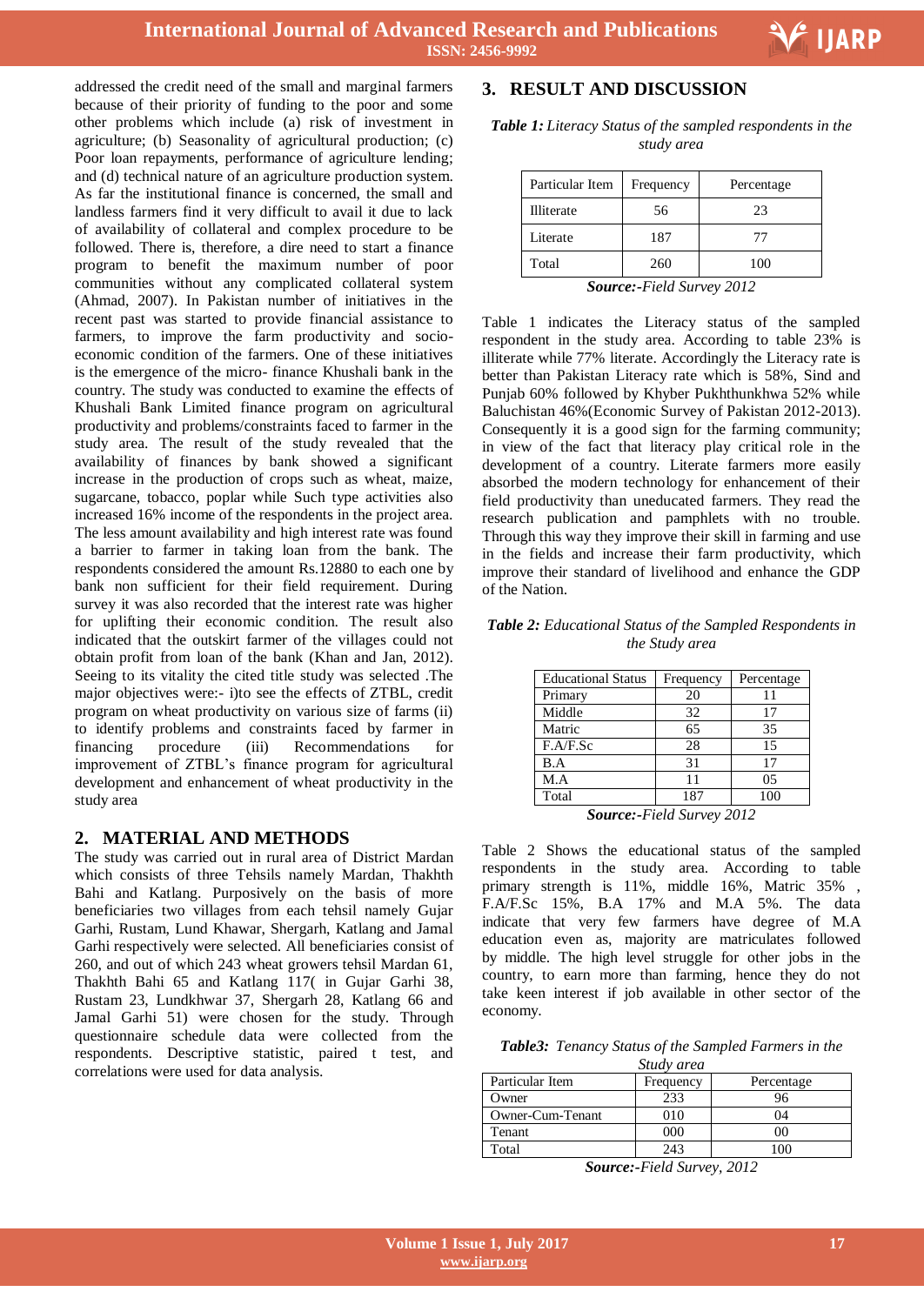

# **International Journal of Advanced Research and Publications ISSN: 2456-9992**

Table 3 indicates the tenancy status of the sampled wheat growers in the study area. According to table 96% is owner, 4% owner Cum tenant while tenant is Zero. So the table data explains that the loan has given to only owner and owner cum tenant farmer while the real cultivator has missing by bank and have not provided loan by bank due to lack of land and collateral non availability..

| <b>Table 4</b> Distribution of Various Size of land in Hectares of |
|--------------------------------------------------------------------|
| Wheat growers and Correlation between land size and                |
| Wheat Productivity in the Study area                               |

| Various Size of Land | Frequency | Percentage |            |
|----------------------|-----------|------------|------------|
| $1-5$                | 219       | 90         |            |
| $5-10$               | 015       | 06         | $r = -113$ |
| $10-15$              | 005       | 02         | $P = .079$ |
| $15 - 20$            | 002       | 01         |            |
| Above-20             | 002       | 01         |            |
| Total                | 243       | 100        |            |
|                      |           |            |            |

*Source:-Field Survey*

Table 4 reveals the distribution of Various Size of land in Hectares of sampled farmers in the study area. According to table the coverage of 1-5 hectare category is 90%, 5-10 6%, in 10-15 the share is 2%, while 15-20 and above 20 hectares, the growers were found only 1%. Majority farmers were below 5 hectares land category. It also shows that economic holding farmer percentage is less than the non-economic holding farmer. Through heredity division the land divided into small pieces, generations after generation in the study area which have abolished the power of the Khanisam . The correlation between land size and per hectare wheat productivity was -.113 and non significant at .05 level while significant at .10 level. It shows that if one unit of land size increases then 11.3% negative change will be occurred in the wheat productivity in the study area. It also explain that land increasing affect the cost positively and lack of required inputs availability, the productivity per hectare also negatively affected.

#### *Table 5:Type of Credit Availed by sampled Farmers in the study area*

| Type of Credit    | Frequency | Percentage |
|-------------------|-----------|------------|
| <b>Short Term</b> | 111       | 46         |
| Medium Term       | 128       | 52         |
| Long Term         | 004       |            |
| Total             | 243       |            |

*Source:- Field Survey 2012*

 Table 5 reveals Type of Credit availed by sampled farmer in the study area. According to table the share of Short Term by sampled farmers is 46%, Medium Term 52% and Long Term 2%. The table explains that the Medium term exposure is higher than the other followed by Short term while long term counted only 2% It also shows that the economic holding farmer is less than the other farmer..

*Table 6:Total Amount (Rs) of Credit Dispersed by ZTBL among Sampled Farmers in the Study Area*

| Type of Credit                                                                                                                                                                                                                                                                                                                     | Amount(Rs) | Percentage |  |  |
|------------------------------------------------------------------------------------------------------------------------------------------------------------------------------------------------------------------------------------------------------------------------------------------------------------------------------------|------------|------------|--|--|
| Short term                                                                                                                                                                                                                                                                                                                         | 9189000    | 17         |  |  |
| Medium term                                                                                                                                                                                                                                                                                                                        | 43736000   | 79         |  |  |
| Long term                                                                                                                                                                                                                                                                                                                          | 2550000    | 04         |  |  |
| Total                                                                                                                                                                                                                                                                                                                              | 55475000   | 100        |  |  |
| $\mathbf{C}$ $\mathbf{C}$ $\mathbf{C}$ $\mathbf{C}$ $\mathbf{C}$ $\mathbf{C}$ $\mathbf{C}$ $\mathbf{C}$ $\mathbf{C}$ $\mathbf{C}$ $\mathbf{C}$ $\mathbf{C}$ $\mathbf{C}$ $\mathbf{C}$ $\mathbf{C}$ $\mathbf{C}$ $\mathbf{C}$ $\mathbf{C}$ $\mathbf{C}$ $\mathbf{C}$ $\mathbf{C}$ $\mathbf{C}$ $\mathbf{C}$ $\mathbf{C}$ $\mathbf{$ |            |            |  |  |

*Source:- Field Survey, 2012*

Table 6 shows the total amount of credit dispersed by ZTBL among sampled farmers in the study area. According to table short term allocate 17% amount to sampled farmers, medium term 79% and Long term 4%. The medium term amount is more than the other terms followed by short term. The Long term credit share is very small in the project area. It shows that the bank do not focus highly on Long term credit and link extremely with medium term credit followed by short term. The data explains that the capability of long term credit investment in the project area is slow and the farmers have not applied more number to this credit excessively while the farmers take high interest in the other two types of credit due to their economic holding and capability in the study area

*Table 7: Continues Status of Finance Program by Sampled Wheat growers in the study area*

| Particular item                  | Nο  | Percentage |  |
|----------------------------------|-----|------------|--|
| Yes                              | 171 |            |  |
| No                               | 072 |            |  |
| Total                            | 243 | 100        |  |
| <b>Source:-Field Survey 2012</b> |     |            |  |

Table 7 shows continues status, of finance program by sampled wheat growers in the study area. According to table 70% has continued the finance program while 30% wheat growers has discontinued the program and told that due to late payment, religious tension and due to insult, they have

discontinued the loan from the bank.

*Table 8: Average Yield, Cost and Return of the Wheat Crop per Hectare in the Study Area*

| Items        | After Credit | <b>Before Credit</b> | Dif   | Percent change       | D.F | t-values | P-values |
|--------------|--------------|----------------------|-------|----------------------|-----|----------|----------|
| Yield $(Kg)$ | 3195         | 1962                 | 1233  |                      | 242 | 24.23    | .000     |
| Cost(Rs)     | 34324        | 18250                | 16074 | 88                   | 242 | 6.10     | .000     |
| Return (Rs)  | 76688        | 31389                | 45299 | 145                  | 242 | 36.87    | .000     |
|              |              | $\sim$               | ----- | $\sim$ $\sim$ $\sim$ |     |          |          |

*Source:- Field Survey 2012*

Table 8 reflects Average Yield (Kg) cost and return of the Wheat per Hectare in the Study Area. According to the table, the average yield after credit was 3195Kg/ha and before credit was 1962 Kg per hectare. The percent increase

was 63 percent; t-value 24.233 and P value .000. So, the null hypothesis was rejected and the result was found highly significant at .05 levels, which show that credit program had positive effects on wheat productivity in the study area.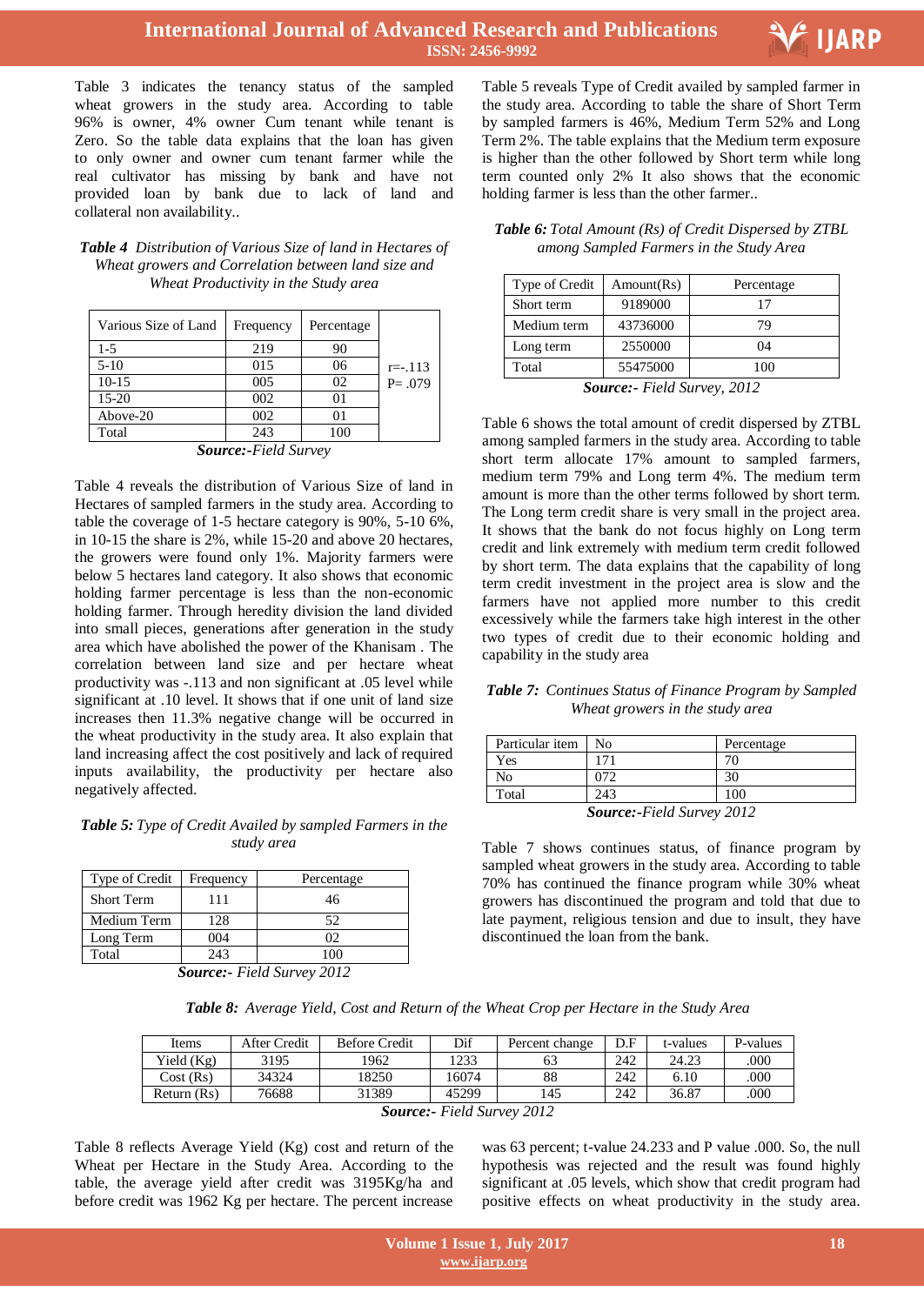



Javed et al. (2006), Khan et al. (2007) and Syed (2012) examined that the beneficiaries' yield was found more than the non beneficiaries due to efficient utilization of the credit in the study area. The present research is also supported by this statement. Claessens et al. (2006) found that credit application had not only increased the productivity of the wheat, but also had played crucial role in consumer surplus increasing and undernourishment decreasing. However the present research has also solved the problem of food crisis, through wheat productivity increasing, and decreased undernourishment in the study area. However the most of researchers highly focused on the return, while did not highlight the undernourishment reduction and consumer surplus in their studies, because the main problem is the solution of the food crisis. The table further explain the Average cost (Rs) of the Wheat per Hectare Yield of the Respondents in the Study Area. According to the table, the average Investment after credit of per hectare was Rs.34324, while before credit was Rs.18250. The percent change in per hectare Investment was 88% and t-value was 6.100 with pvalue .000.Therefore, the hypothesis was rejected and the result was found highly significant. Similarly, Matsumoto and Yamano (2010) reported that low return was obtained due to low output price and high input Investment of agricultural production. The present study also supported this statement, because the farmer produced more production, while due to low price of the crops and high Investment of the inputs, the farmer get the less net return from their crops. So, prices discourage the net return of the respondents, while due to low return the farmers turn to other crops cultivation i.e. the sugarcane 750 Kg Gur value in 2008 was Rs.10000 while in 2011, its value was Rs.5000, while the inputs Investment value was found more than before credit, because of this the farmer turn to wheat cultivation due to high price of wheat crop and left the sugarcane cultivation. So, price has played crucial role, in the increase of yield of wheat. According to table the average return (Rs) per hectare of the wheat crop after credit was Rs.76688/ha and before credit was Rs.31389/ha. The percent change was 145%, while the t value was 36.873 with p value .000. So, therefore the hypothesis was rejected and the result was found highly significant at .05 levels, which show that after credit the price of the wheat raised to high level and return was found more than before credit. The factors behind the price upward movement was the cost push and demand push inflations. The benefit Investment ratio before credit was Rs.1.71 and after credit was Rs.2.23 and the increase was 30%., so, it shows that before credit one rupees investment return of wheat was Rs.1.71, but after credit the one rupees investment return was Rs.2.3 rupees in the study area and it shows the positive effect of the credit. Claessens et al. (2006) found that financial sector development significantly reduced hunger and price hike, which was inversely related to the return of the farmer, while the researchers only see to the farmers return and do not focus on the consumer surplus and undernourishment in the study area, while in the present study the credit played crucial role in both consumer surplus and undernourishment and give tremendous role in food crisis solution.

 *Table. 9: Problems and Constrained Faced to Sampled Wheat Growers by Bank in Taking Credit in the Study Area*

| Problem                                                           | Yes | $\frac{0}{0}$ | N <sub>0</sub> | $\frac{0}{0}$ | Total | $\frac{0}{0}$ |
|-------------------------------------------------------------------|-----|---------------|----------------|---------------|-------|---------------|
| Non availability of credit in<br>time                             | 144 | 59            | 99             | 41            | 243   | 100           |
| <b>Complication of Passbook</b><br>preparation by<br>PatwariHalqa | 157 | 65            | 86             | 35            | 243   | 100           |
| Non Availability of<br>collateral                                 | 138 | 57            | 105            | 43            | 243   | 100           |
| Non-Co operation of Bank<br>Staff                                 | 103 | 42            | 139            | 57            | 243   | 100           |
| Amount less than<br>requirement                                   | 146 | 60            | 97             | 40            | 243   | 100           |
| Bank away from the<br>community                                   | 125 | 51            | 118            | 49            | 243   | 100           |

#### **Field Survey, 2012**

Table 9 shows the problems and constrained faced to sampled farmers by bank in taking credit in the study area. According to table 59% reported that credit is not available in time by bank because of this they do not purchased inputs in time for their farming. Sixty five percent claimed that the passbook preparation was very complicated and patwari halqa did not prepare the passbook in time and use delay tactics and demand for money. Through this way the influential people very easily prepare the passbook. Fifty seven percent told that non availability of collateral is very serious problem in the study area. Due to police arrestment the people of the area do not ready for collateral for signing the form. Fourty two percent recorded that the bank staff do not co-operate with us and meet with rude behavior, through this way they disappointed from them and later on sell the land and pay the amount to the bank while in future do not take interest in bank loaning. According to result 60% said that the amount is less than requirement and do not fulfill their field requirement for crop productivity. Fifty one percent claimed that the bank is away from the farming community and very easily cannot obtain the loan from the bank.

#### **4.CONCLUSION AND RECOMENDATIONS**

The study finally concluded that ZTBL Finance program has positive effects while some problems affect the productivity negatively, so its solution is required in time. The lately amount payment by bank affect the inputs purchasing power in time in the study area. Impolite behavior by bank staff decreases the interest of farmers for future loan enchanting. Police arrestments create fear and terror, decrease the loan numbering in the study area. Some recommendations are given for its solution; interest rate should be decreased; one window operation policy should be applied by ZTBL; pesticides and insecticides center should be established in the study area; loan amount should be given according to farmers requirements; Islamic principles should be applied by ZTBL, to reduce the religious tension of farmers in the study area; bank staff cooperation with farmers is requested; qualified Staff should be appointed by Bank Directorate; monitoring cell should be developed.